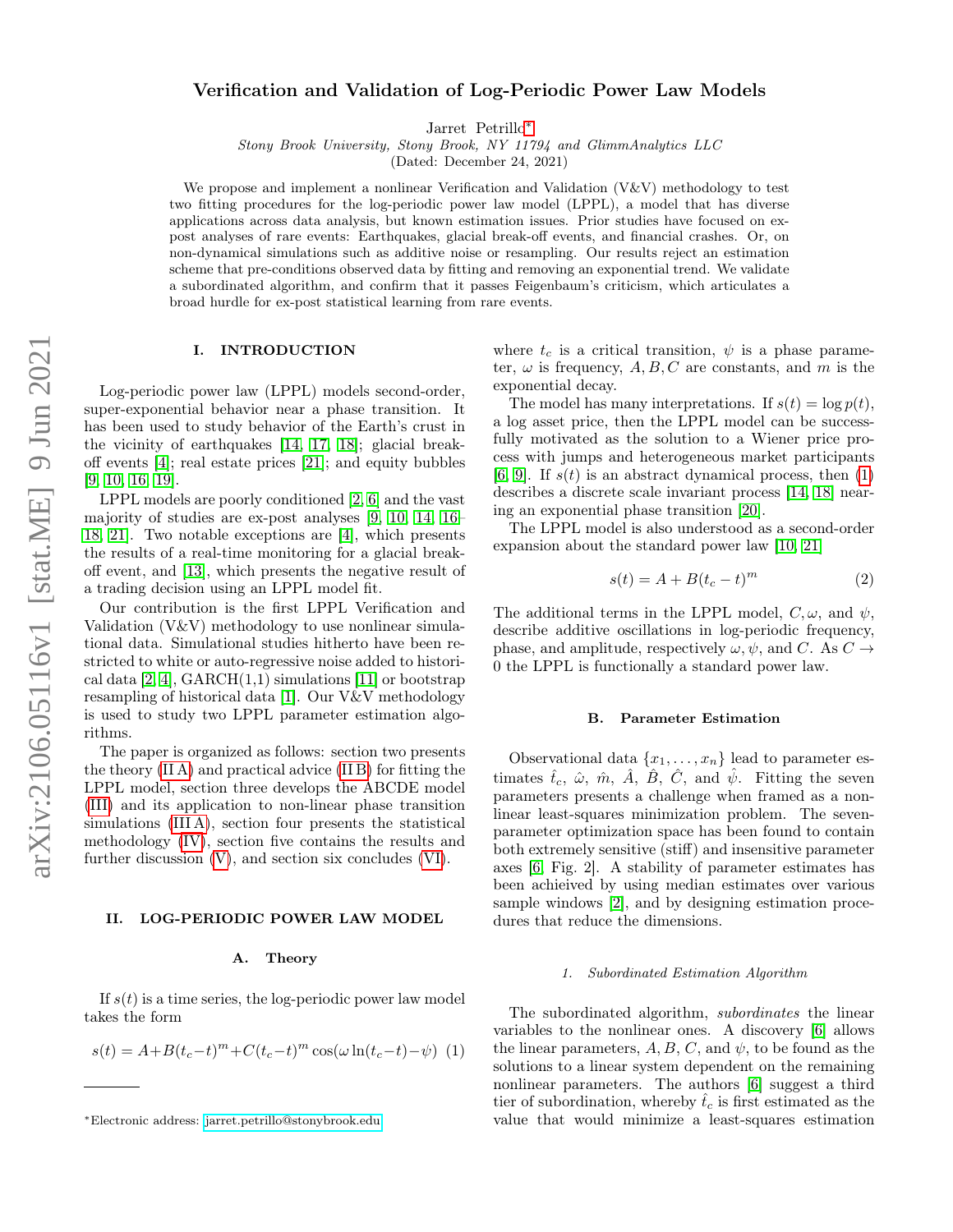procedure varying m and  $\omega$ . This algorithm can also be repeated over various sample windows. The data  ${x_{i_1}, \ldots, x_{i_n}}$  is subindexed by the subsample *i*, where  $i_n$  is also understood to vary with the sample, i.e. allow various length periods.

# Subordinated Algorithm:

$$
\{x_{i_1},\ldots,x_{i_n}\}\rightarrow\{\hat{t}_{c_i}\}\rightarrow\{\hat{\omega}_i,\hat{m}_i\}\rightarrow\{\hat{A}_i,\hat{B}_i,\hat{C}_i,\hat{\psi}_i\}
$$

The parameter estimates are taken as the subsample median value.

#### 2. Phase Transition Algorithm

The application of an LPPL model to a system relies on an analogy between the process and critical phase transitions. An explicit algorithm was developed in [\[20\]](#page-3-15) that conditions the data with an exponential detrending step, motivated by data processing in condensed matter applications. The detrending step was also used in [\[21\]](#page-3-4).

Let  $s(t)$  be the observed time series. Let  $\hat{A}, \hat{B}, \hat{m}$  be best estimates for parameter values in an exponential trend, written as

$$
s(t) = A + B \exp(-mt) \tag{3}
$$

Let  $r(t)$  be the model residuals equal to  $s(t)-\hat{s}(t)$ . These are fit to a reduced LPPL model that assumes  $m \to 0$ and a mean of zero, valid for residual processes. The logdivergent form of the LPPL has the following functional form

$$
r(t) = B\ln(t - t_c)[1 + D\cos(\omega\ln(t - t_c) + \psi)] \tag{4}
$$

# Phase Transition Algorithm:

$$
\{x_1, \ldots, x_n\} \to \{\hat{A}, \hat{B}, \hat{m}\} \to \{\hat{B}, \hat{t}_c, \hat{\omega}, \hat{\psi}, \hat{C}\}\
$$

The model is extendable to varying window-length samples, where best fits are again chosen as the median parameter value.

# <span id="page-1-0"></span>III. ABCDE MODEL

We discuss a chaotic system which exhibits selforganized behavior and phase transitions. The ABCDE model [\[3,](#page-3-16) [7,](#page-3-17) [12\]](#page-3-18) is a five-variable chaotic system originally proposed to study the dynamo effect. A Lorenz subsystem is present within the ABCDE model, along with a dissipative subsystem, and the two are additively coupled. We present a simplified version that has only one-way dependence between the Lorenz and dissipative subsystems. The process exhibits intense intermittency when the control parameter,  $\epsilon$ , nears a transitional point. For the certain parameter choices we will use in





<span id="page-1-1"></span>Figure 1: ABCDE Exhibits Strange Attractor. (a) Projection of Lorenz subsystem in ABCDE model relevant for simulational values near the phase transition. Initial parameters:  $(x, y, z, r, \theta) = (0, 1, 2, 1, 5.03999)$ . (b) Projection onto  $x, y - z$  axis shows  $x = \text{const.}, y - z = \text{const.}$  as a recurrent point. (c) Three time series simulations in  $r$  show intermittent deviations from  $r = 0$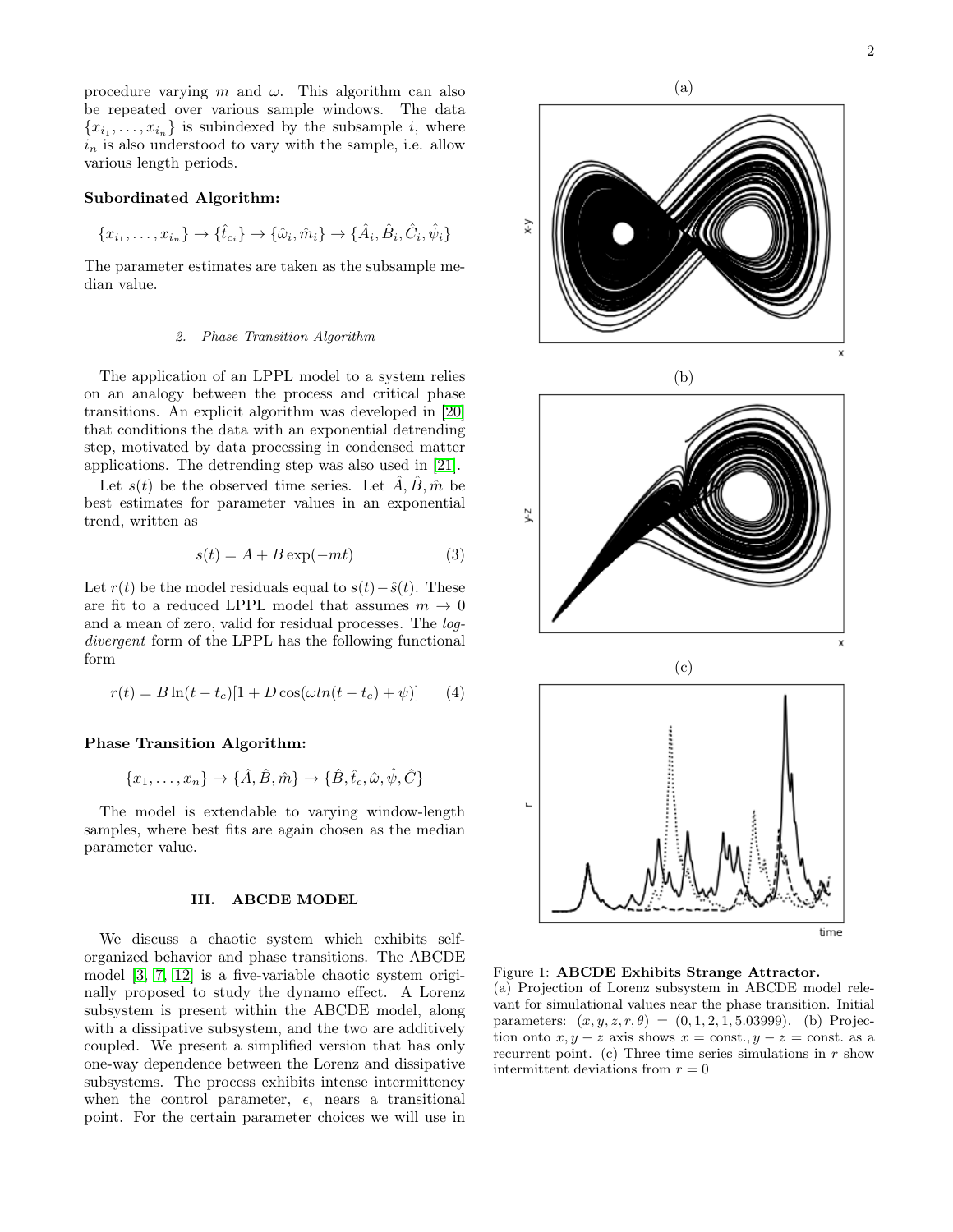our simulations [\[3\]](#page-3-16), the transition occurs at  $\epsilon = 5$ .

# ABCDE Model:

$$
\begin{aligned}\n\dot{x} &= \sigma(-x+y) \\
\dot{y} &= -y + (\rho - z)x \\
\dot{z} &= -\beta z + xy \\
\dot{b}_1 &= -\epsilon a_1 b_1 + \alpha x b_2 \\
\dot{b}_2 &= -\epsilon a_2 b_2 + \alpha x b_1\n\end{aligned}
$$

We introduce the change of variables:

$$
b_1 = r \cosh(\theta)
$$
  

$$
b_2 = r \sinh(\theta)
$$

The new equations for the dissipative subsystem have the expression [\[3\]](#page-3-16):

$$
\dot{r} = \epsilon r[-a_1 + (a_2 - a_1)sinh^2(\theta)]
$$
  

$$
\dot{\psi} = -\epsilon(a_2 - a_1)sinh(\theta)cosh(\theta) + \alpha x
$$

This is a five-variable model of deterministic chaos in the system variables  $\{x, y, z, r, \theta\}$  parameterized by  $\{\sigma, \rho, \beta, a_1, a_2, \alpha, \epsilon\}.$ 

## <span id="page-2-0"></span>A. Non-linear Phase Transitions

Fixing  $\sigma = 10, \rho = 2.667, \beta = 28, a_1 = 0.1, a_2 = 0.2,$ and  $\epsilon = 4.94$ , near, but below that transitonal value  $\epsilon =$ 5. Fig. [1a](#page-1-1) exhibits that the strange attractor present in the Lorenz subsystem is present and relevant for the chosen parameter values.

Figures [1b](#page-1-1),c provide simulational evidence for intermittency in r. The graphical projection onto the  $x, y - z$ axis shows that the point  $x = \text{const.}, y - z = \text{const.}$  is recurrent. This region is correlated with small values of  $r$ , so that  $r$  exhibits intermittent and chaotic deviations from a neighborhood about zero.

#### <span id="page-2-1"></span>IV. METHODOLOGY

We formulate our V&V methodology around a precise statement of the LPPL estimation problem. In repeated samples of  $r(t)$  under varying initial conditions, the goal is to forecast the critical time  $t_c$  under preceeding estimation windows that range in distance from the critical event. Our definition of a singularity is drawn from applications of the LPPL model to financial markets, but it can be applicably rephrased for applications to geophysical processes. A **critical event** is the start of a  $-15\%$ drawdown. The peak value is the value at the critical event.

Our statistical procedure follows repeated simulations of the ABCDE model:

- 1. Save time series of r
- 2. Record start of the last drawdown as  $t_c$
- 3. Denote end of second to last drawdown as start of analysis
- 4. End analysis window when  $r$  achieves half, onethird, or one-quarter (commisserate with Feigenbaum's criticism) of peak value
- 5. For subsamples of the analysis window:
	- (a) Forecast  $\hat{t}_c$  with subordination and phase transition algorithms
	- (b) Record median parameter estimates
- 6. Compare aggregate mean absolute forecast errors with a standard t-test

# A. Feigenbaum's Criticism: The Relevant Sample Window

[\[5\]](#page-3-19) found that LPPL model fits were not particular to periods near a critical event. But were well fit some distance away from the transition point. The criticism is well articulated, and questions ex-post analysis set near a known transition.

Commiserate with this criticism, we compare three sample windows set increasingly distant from the simulated transition, rejecting the criticism if pairwise corrected t-tests reveal similar out-of-sample forecast accuracy.

#### <span id="page-2-2"></span>V. RESULTS AND DISCUSSION

Our first result is categorically rejecting the phase transition algorithm. An exponential detrend is relevant on some datasets, but produces errors in our simulations that are two orders of magnitude larger than the subordinated algorithm.

We restrict our attention to testing the Feigenbaum criticism.

We accept the Feigenbaum criticism if  $\hat{t}_c$  accuracy deteriorates in distance to the critical event. We test the hypothesis by fitting median sample fits across three windows: two distant from the transition, but near-enough to be comparable (25% and 33% peak value) and the last abutting the singular event (50% peak value).

If we cannot reject the equality of sample errors between the three samples than we find that the LPPL model has zeroed in on a process dynamic prevalent throughout the sample period, and not an artefact in the near-vicinity of critical events. This would constituite a rejection of Feigenbaum's criticism.